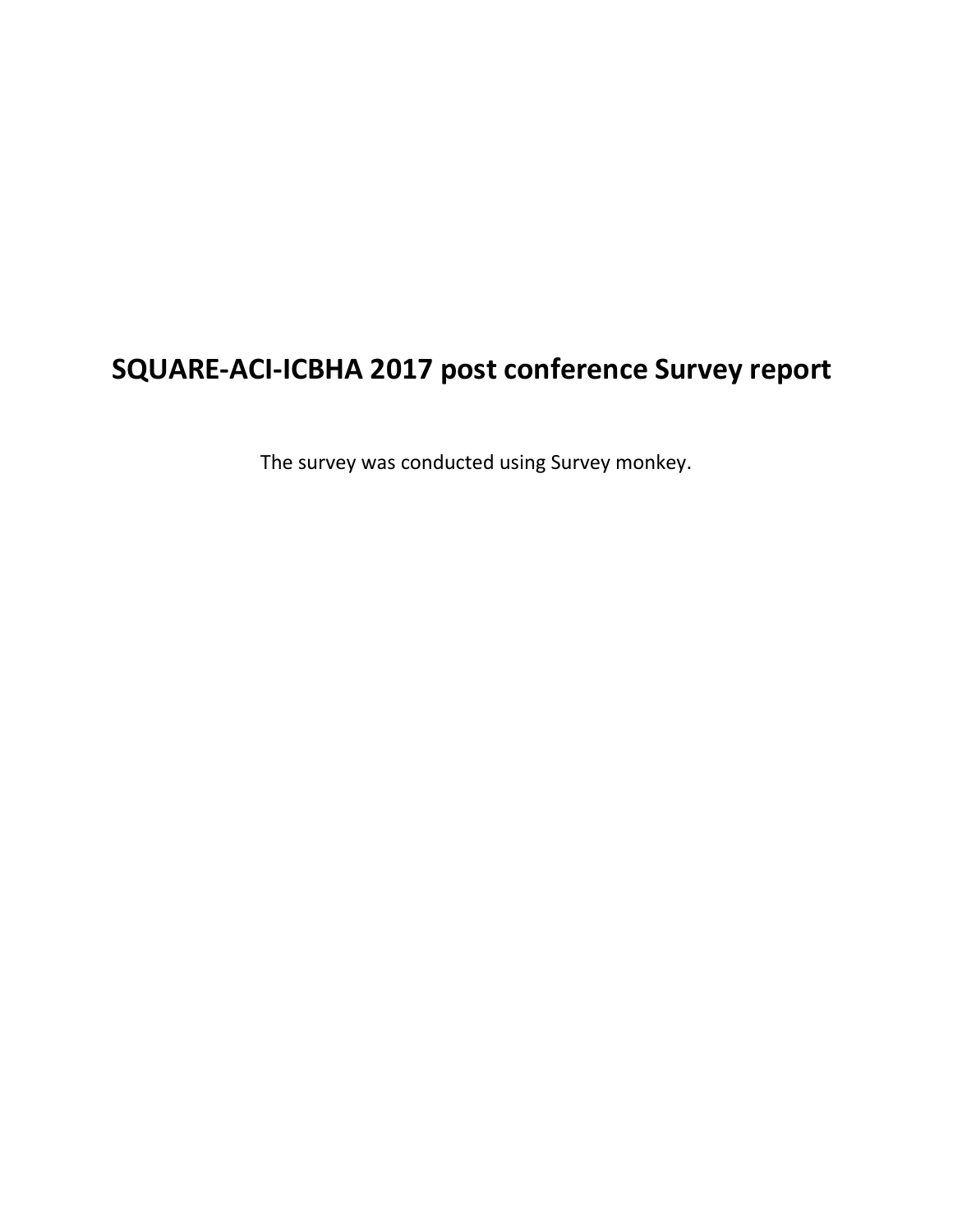



| <b>ANSWER CHOICES</b>           | ۰ | <b>RESPONSES</b> | $\overline{\phantom{a}}$ |
|---------------------------------|---|------------------|--------------------------|
| <b>Extremely organized</b><br>۰ |   | 5.05%            | Б                        |
| Very organized<br>۰             |   | 64.65%           | 64                       |
| Somewhat organized              |   | 27.27%           | 27                       |
| Not so organized<br>▼           |   | 2.02%            | 2                        |
| Not at all organized<br>۰       |   | 1.01%            |                          |
| <b>TOTAL</b>                    |   | 99               |                          |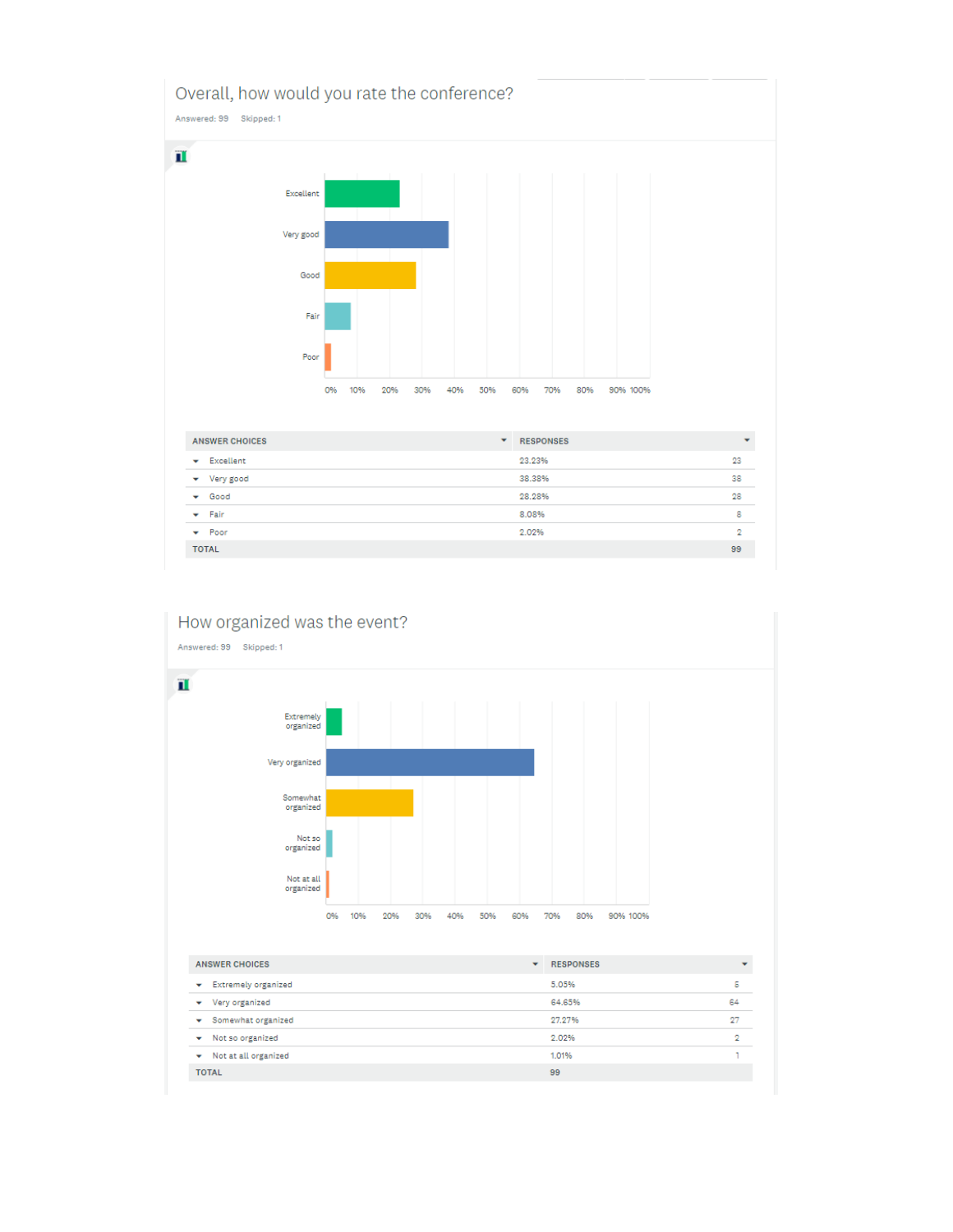

How quickly the conference organizing committee responded to your queries?



| <b>ANSWER CHOICES</b>                         | <b>RESPONSES</b><br>▼ | $\overline{}$ |
|-----------------------------------------------|-----------------------|---------------|
| Very quickly<br>▼                             | 27.27%                | 27            |
| As I was expected<br>$\overline{\phantom{a}}$ | 54.55%                | 54            |
| Took long time to respond                     | 18.18%                | 18            |
| Did not receive any reply at all<br>▼         | 0.00%                 | ٥             |
| <b>TOTAL</b>                                  |                       | 99            |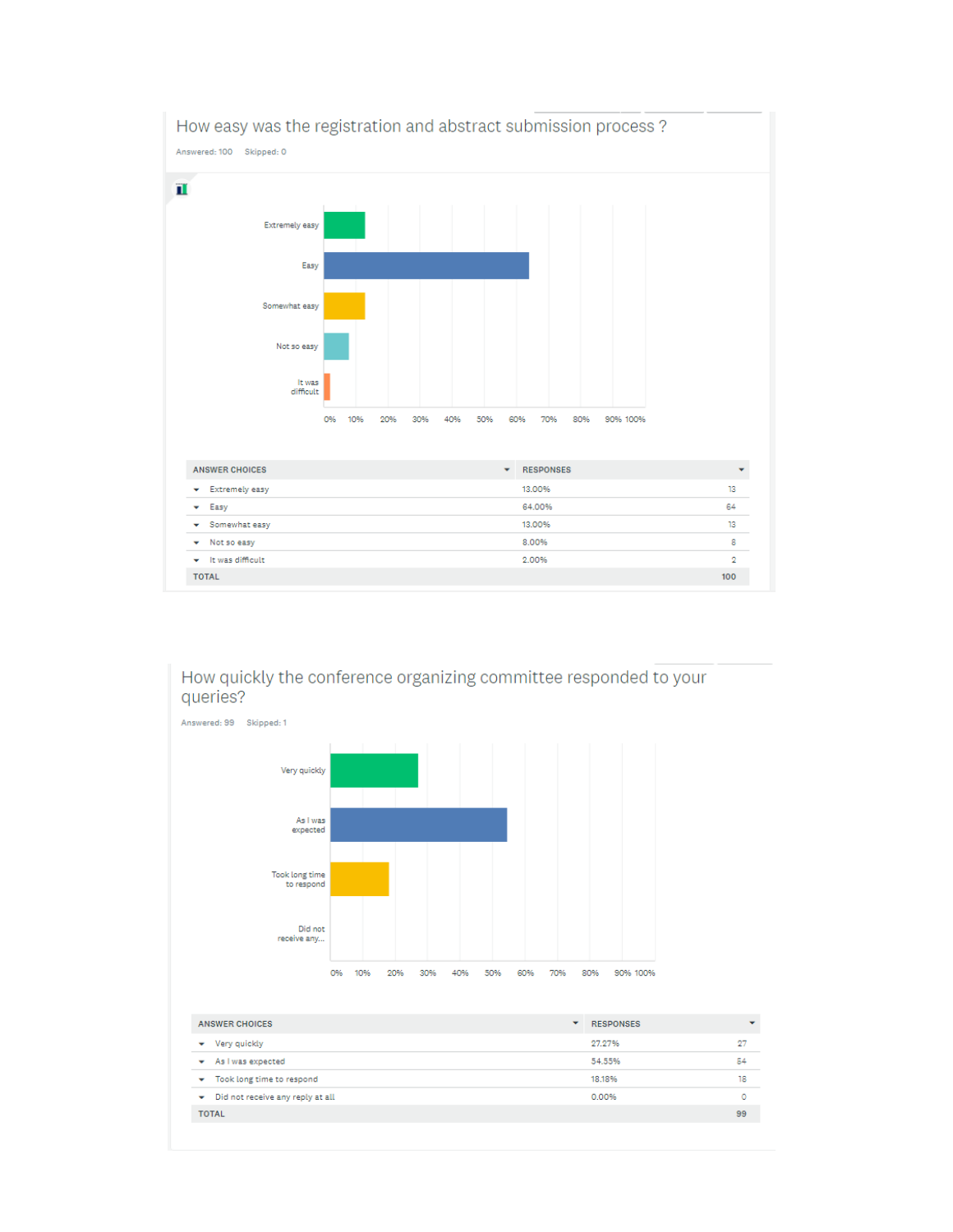

#### Prior to the event, how much of the information that you needed did you get?

| <b>ANSWER CHOICES</b>                 | ▼ | <b>RESPONSES</b> | ٠  |
|---------------------------------------|---|------------------|----|
| $\bullet$ All of the information      |   | 14.00%           | 14 |
| $\rightarrow$ Most of the information |   | 64.00%           | 64 |
| $\bullet$ Some of the information     |   | 17.00%           | 17 |
| $\bullet$ A little of the information |   | 5.00%            | 5  |
| $\bullet$ None of the information     |   | 0.00%            | ٥  |
| <b>TOTAL</b>                          |   | 100              |    |



| <b>ANSWER CHOICES</b>                    | <b>RESPONSES</b><br>▼ | ۰  |
|------------------------------------------|-----------------------|----|
| Much too long<br>$\overline{\mathbf{v}}$ | 1.00%                 |    |
| Too long<br>٠                            | 10.00%                | 10 |
| About right<br>▼                         | 84.00%                | 84 |
| Too short<br>۰                           | 5.00%                 | 5  |
| Much too short<br>▼                      | 0.00%                 |    |
| <b>TOTAL</b>                             | 100                   |    |

Was conference length too long too short or about right?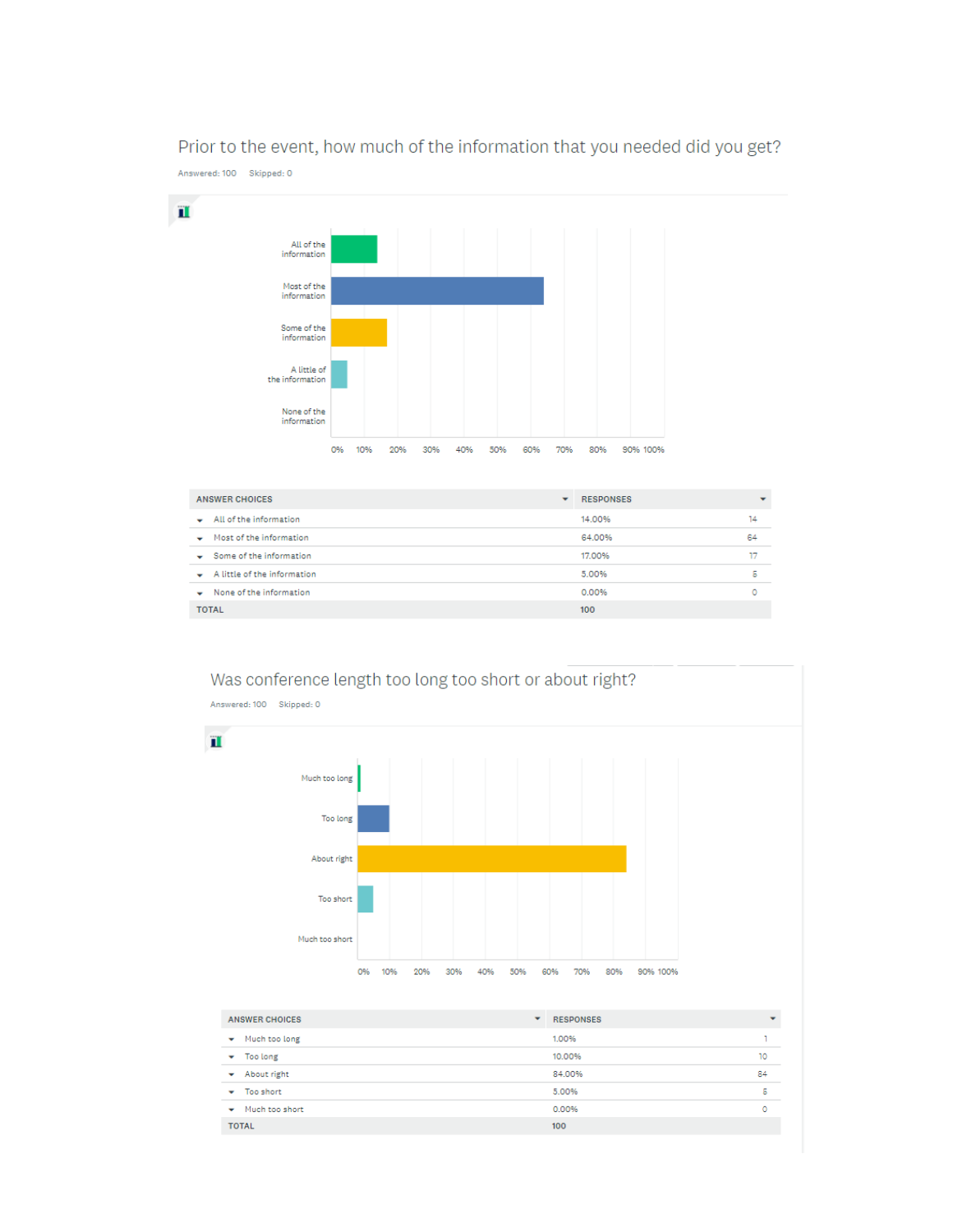## **TEXT reponse questions**

#### How did you like the conference web page?

Answered: 82 Skipped: 18

RESPONSES (82) TEXT ANALYSIS TAGS

Most of the answers were " Very good, good, nice, perfect". There were some comments beyond that which are mentioned here:

I thought the page containing information about the accepted abstracts and related comments could be improved. 1/28/2018 8:11 AM

It's good. But need more informative for applicants. Application process. Because as a 1st user I am afraid about the registration when it will happened where it will happened and how it will happened. Overall it's good. Thank you

I thought the page containing information about the accepted abstracts and related comments could be improved.

1/28/2018 8:11 AM

Some articles were selected man in view not on the basis of scientific merits of the paper. unbiased paper selection is extremely necessary. Altogether conference was Biotechnology in Agriculture and Medicine but oldest seat of Agriculture and expert in medical biotechnology were absent, It need to well addressed and selection of Chair and co-chair need to be more scientific not to institutionalized, Over all arrangement was good, 1/28/2018 2:04 AM

Perfectly described everything 1/28/2018 1:45 AM

Resourcefull,to get complete guildlines about the conference. 1/27/2018 6:56 PM

Very informative and just right. Addition of video clips from the illustrious people could have added a flavor to the browsers. Overall, the contents in the web were well thought and interactive. 1/27/2018 1:52 PM

The web page was somewhat unorganized. 1/27/2018 1:46 PM

All information about the conference was available in time. 1/27/2018 12:16 PM

Web page is well organized and most of information i knew through web page. So, i liked it 1/27/2018 12:12 PM

It was nice and well organized.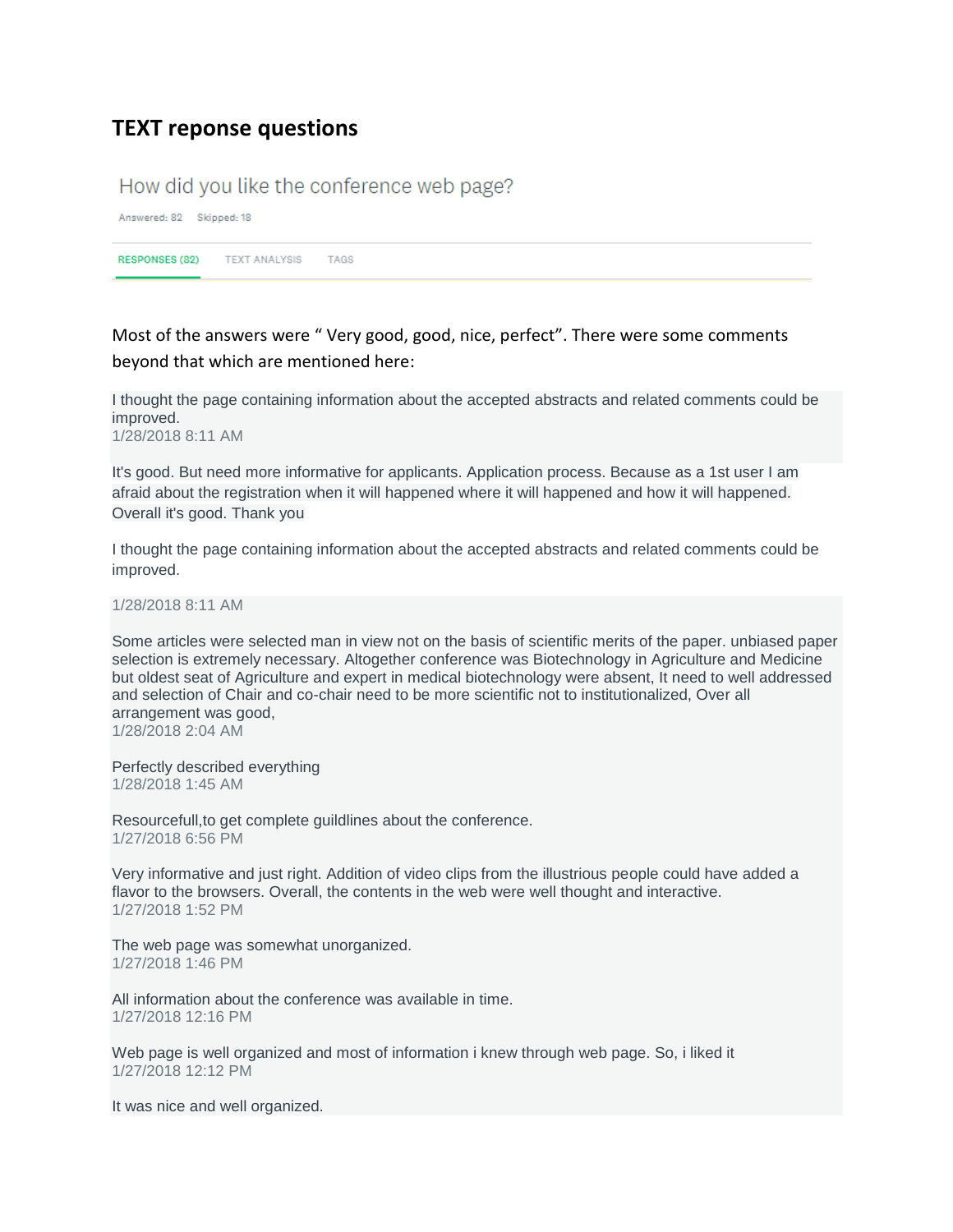1/27/2018 12:02 PM

I found the web page always updated and self-explanatory and liked it very much. 1/27/2018 11:39 AM

It was extremely helpful and I got all the updates. 1/27/2018 11:16 AM

It was well organized and everything was very convenient. The website was effective. 1/27/2018 11:10 AM

It's a little bit complex 1/27/2018 11:08 AM

it had all information for the programs but there were no valid contact number to call the organizers for further information which we was difficult to do so. but other than that everything was perfect. 1/27/2018 10:55 AM

The web page is very informative and organised  $\odot$ 1/27/2018 10:05 AM

It was an excellent web page 1/27/2018 10:01 AM

### What did you like and dislike about the conference?

Answered: 80 Skipped: 20

#### Many of the answers were " Liked it , good, satisfied". But we also got some very valuable comments which are mentioned below:

The Date of 38th BCS was 29 December. But the date of the program was fixed and there are no consideration for other Division's participants. 1/31/2018 8:13 PM

it is really helpful to young biotechnologists and the time duration should be shorter.. 1/31/2018 4:55 AM

I liked the time maintenance, addition of cultural events and smooth organization, I disliked the running of two sessions at the same time 1/30/2018 7:12 AM

the way you chose only some categories for awards and prizes, and completely overlooking some criteria was what I disliekd most. what I liked most was the presence of honorable guests who are the veterans and frontrunners of biological sciences 1/29/2018 10:06 AM

Poster Sessions were very informative and enjoyable.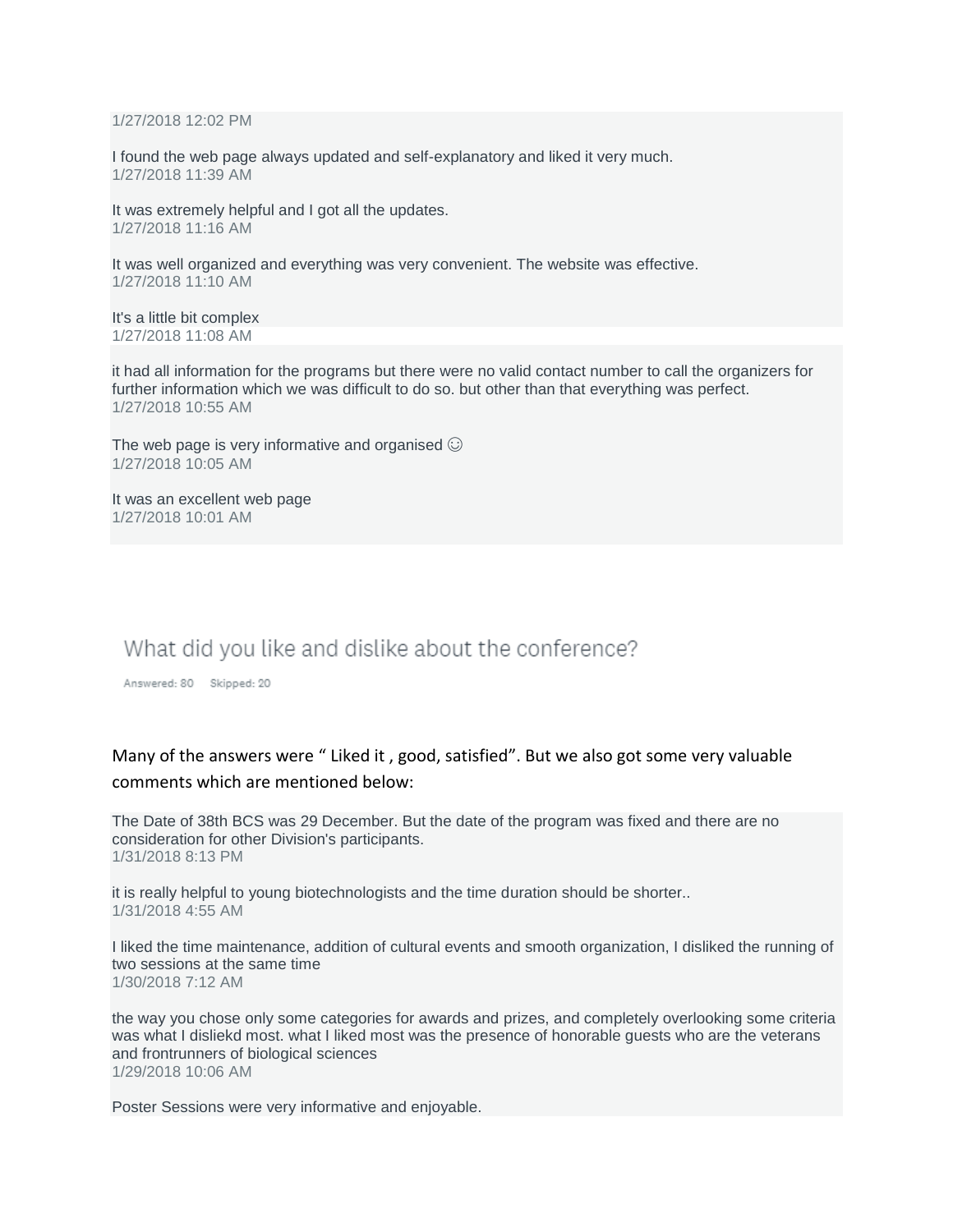1/29/2018 9:14 AM

The most striking thing was: The Organizing secretary was not in the stage to say vote of thanks !! Instead, someone else toot that responsiblity!! In my opinion this was a violation of regular practice !!! 1/29/2018 8:04 AM

In some session, presentation was too short. In addition, Projector screen was somewhat too hazy to illustrate the original color. 1/29/2018 4:31 AM

The conference offered us a wonderful platform to explore our research activities. Some presentations were really effective. Additionally, it was a great opportunity to know world famous researchers and learn from them.

Very short time for presentation. 1/29/2018 2:40 AM

I liked the initiative that was taken to showcase the research of home and abroad scientists. It definitely encouraged people for improving their quality of work. I think there were some changes to the schedule which was not properly informed and it could be improved. 1/28/2018 7:41 PM

I liked the sessions started on time, but exceeded the overall time limit 1/28/2018 12:56 PM

Well, I thought the speakers could be given some more talk-time. I could not like that, most of the speakers were not given the scope to answer the audience queries after their talks. The session took place at the main hall was good, but the those that were presented at the seminar hall was really poor. I thought, most of the speakers there could not afford to present nicely as the set up was not up to mark. The poster presentation area could be more organized and, well, I'm not sure if the poster judgement process was so unbiased. I have heard a number of poster presenters telling that, they were not interviewed or have not seen any judges spending time in front of their posters. Well, I was not a presenter their! Well, the part I liked most was the presence of a number of great life science experts! I could meet a number of eminent scientists of the country. I hope, in future, more scientists and researchers would pay their kind presence! 1/28/2018 8:11 AM

Organizing and other arrangements were very good. But there were minor issues like dinning area was small to accommodate all at a time, volunteers/ coordinators were not well prepared. There were several presentation from scientists working abroad but I would like to see more. Even scientists from non-BD origin will also be a good idea. 1/28/2018 7:09 AM

Registration booth was not so good 1/28/2018 3:37 AM

Like the organization. But food place were small. 1/28/2018 1:45 AM

I like most of the things. But I think wider space should be allocated for poster presentation. Non vegetarian food should available for foreign guest. 1/28/2018 1:29 AM

The gift was not perfect. 1/27/2018 11:57 PM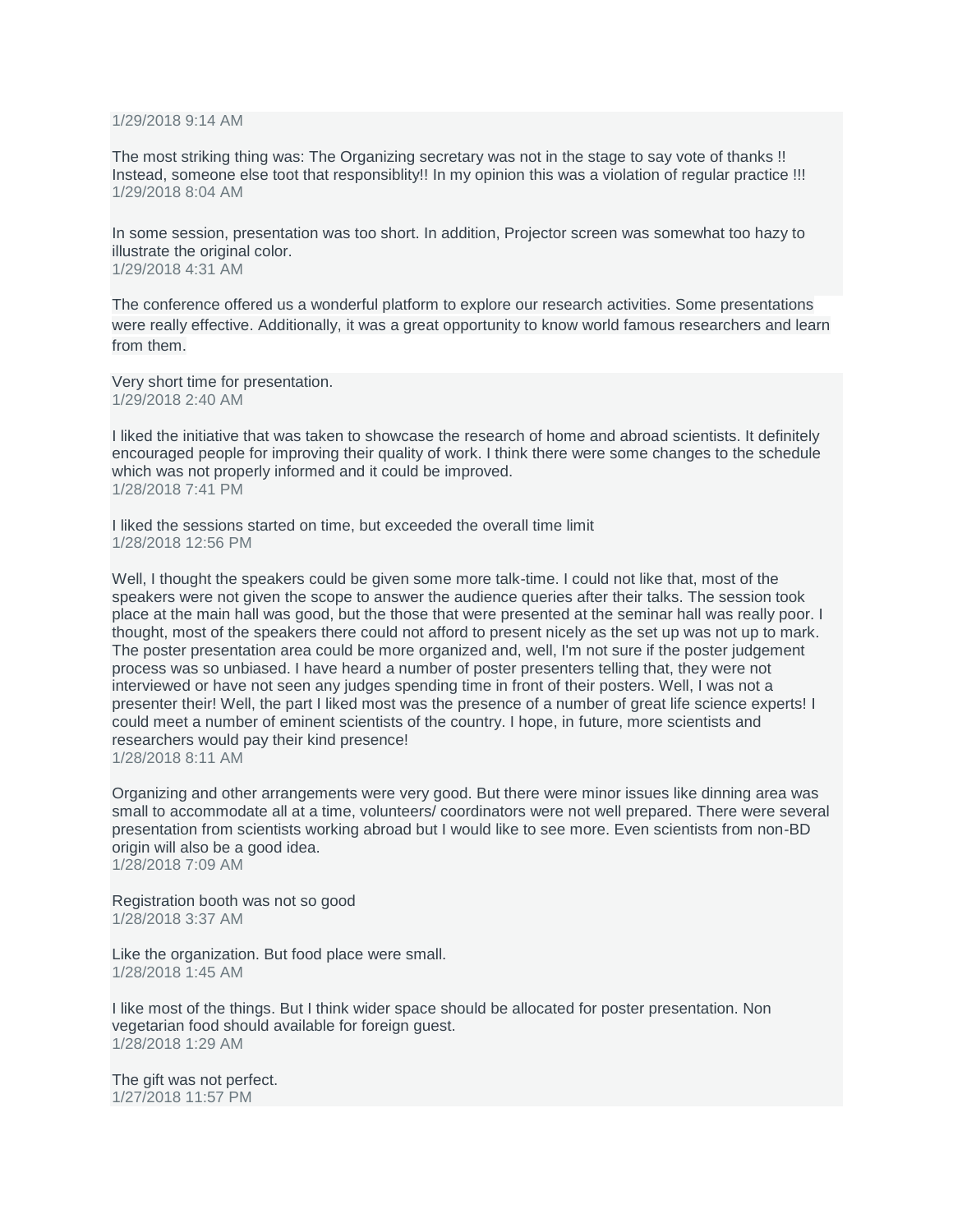Liked : the huge number of participation Disliked : the number of qualitiful and foreign participant is very low

1/27/2018 8:56 PM

Most of the programs were very much standard but the conference bag were below standard 1/27/2018 8:38 PM

I did not like the time given for presentation 1/27/2018 8:36 PM

Audience should be able to ask question to wvery presenter. 1/27/2018 7:57 PM

Overall program was good, but sometimes its looked mistimed. I hoped mamy more foreign scientists were come, but it wasn't happeded. 1/27/2018 6:56 PM

Liked the atmosphere,Disliked the absence of tshirt 1/27/2018 3:32 PM

Positives are many. Organized and decorated. Lightning rounds which were designed to encourage students were fabulous and truly appreciating, however this session also saw some speakers from faculties and senior professionals. Session for Award giving ceremony was extremely fascinating: very emotional as well as constructive. Conference dinner was great, so is the Conference kit. Support from volunteers was good, and recognizing their efforts in the closing ceremony is really appreciating. Venue was perfect, although few logistics were poor, e.g. resolution of multimedia in both the hall room and seminar room, and the washroom management. Negatives: Some of the seession speakers appeared below par. Lunch of the day 1 was not up to the mark. Few speakers in the inaugural session did not have the time sense, that eventually pushed the following sessions of the conference in a chaos. 1/27/2018 1:52 PM

the abstract submission was awesome but food were so disgusting. & the coffee was worsen over 1/27/2018 1:29 PM

Liked everything apart from foods. 1/27/2018 12:50 PM

dislike about the time management and foods 1/27/2018 12:45 PM

Time should be maintained strictly for every speakers. Each speaker must get time for discussion right after his /her presentation. 1/27/2018 12:16 PM

Events were good but the time for oral presentations was not properly maintained 1/27/2018 12:14 PM

The poster session should be more extended in time. 1/27/2018 12:04 PM

I like the food items especially when rice was served.I dislike the lightening presentation session,the time was so short that I can't understand well, poster presentation place was very short, if it would be in a open place or a large room, it would be better. 1/27/2018 11:56 AM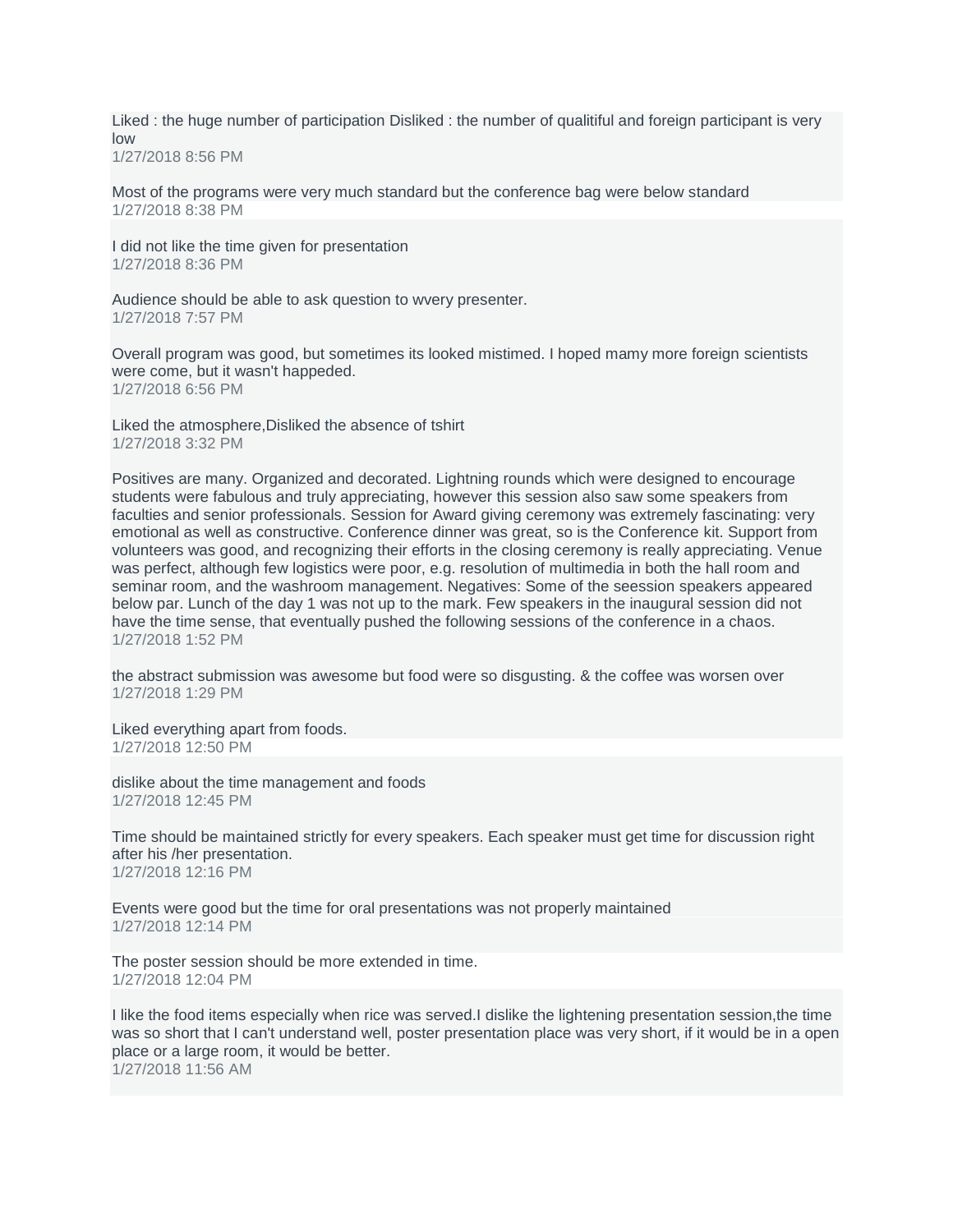The foods are ok though expected better. But, the disliking thing is, the people who were in service of serving food at lunches were reluctant to give food in case of refilling. That's a pretty odd experience. 1/27/2018 11:51 AM

Overall, the conference was well organized. However, time management should be improved. 1/27/2018 11:39 AM

I like about the conference was the presentations and dislike the same time of the two different session in two different conference hall as i wanted to attend both 1/27/2018 11:39 AM

I liked the time schedule, the cultural program at the end of the first day and overall organization. But one thing i did not like is that during my poster presentation i dis not get necessary materials to mount the poster which was supposed to be provided by the authority. Please improve this part next time. 1/27/2018 11:10 AM

Environment nice, but conference material is very ordinary 1/27/2018 11:01 AM

Liking: Most of the things Disliking: There should be more international speakers rather than only Bangladeshi scientists 1/27/2018 10:46 AM

a good number of oral presentations that I liked but the overall judgement procedure had lackings like improper time warning for the participants and all judges seems to could not make time to reach every poster. 1/27/2018 10:36 AM

There are lots of spelling mistakes in conference kits and other mandatory elements 1/27/2018 10:28 AM

The conference was well organized, but the power point presentations were gloomy to observe, food was not so good and standard. The most important part is the priize winners in poster or the other catagories must be rewarded with prize money. It is an intenational conference right?? 1/27/2018 10:22 AM

i liked discipline and overall management system and disliked the bag and food 1/27/2018 10:20 AM

The arrangements were very good and well organised.The only thing I disliked was the timing of events.there were more than one events that were taking place at a time.so it was not possible to attend all the events.I know there is time limitations. but it would be better if we could attend all the events. 1/27/2018 10:05 AM

This a platform for global Bangladeshi Biotechnologists. Only few participants attended from foreign countries. There might have special session or get together / reception for the foreign participants since they joined with more sacrifice and cost than the national. 1/27/2018 10:02 AM

I liked the program of the conference. Did not like the schedule disruption on day 1 1/27/2018 10:01 AM

Liked presentation. disliked food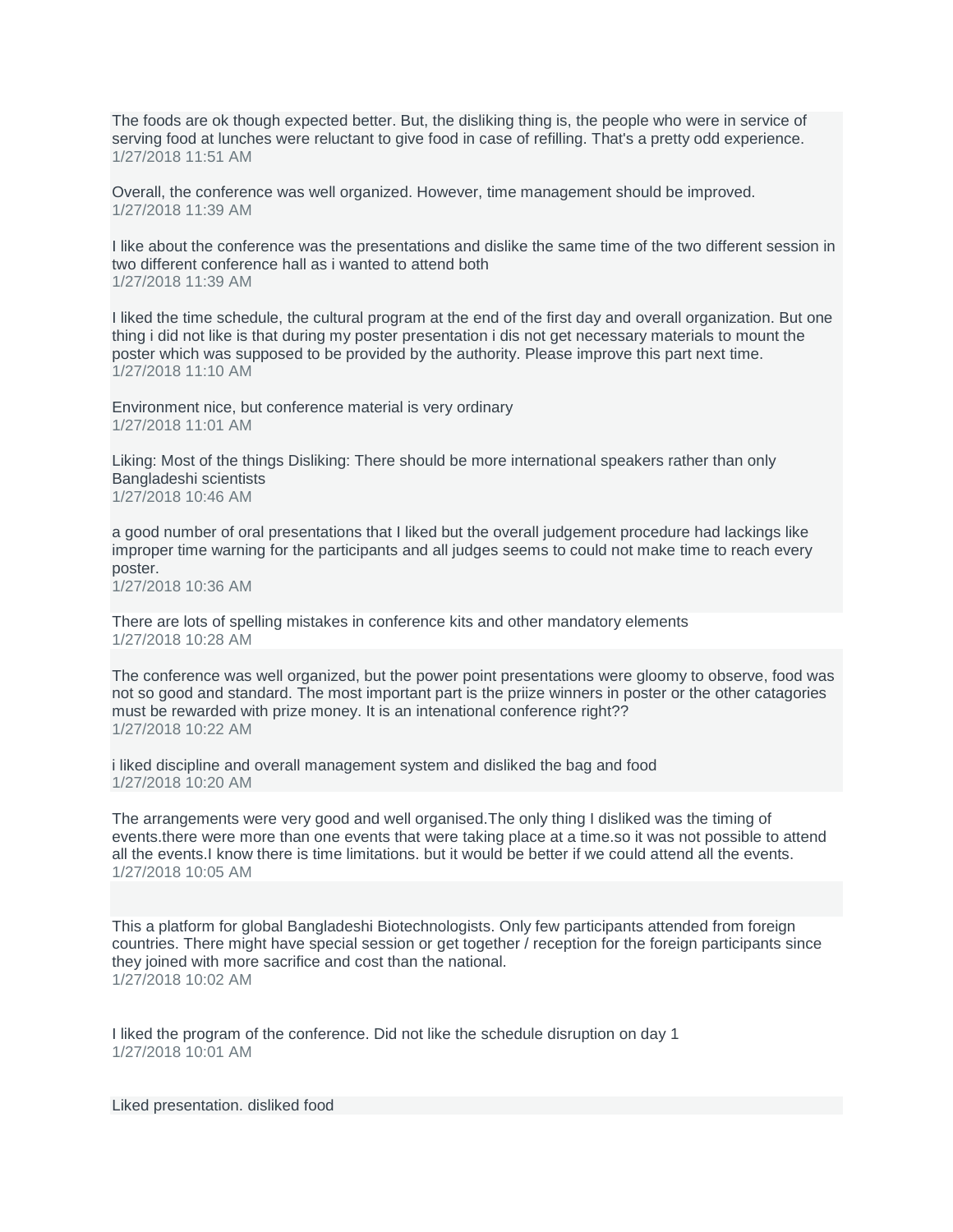The speakers of the conference were excellent. The organization was good. The schedule in the first day was disrupted which is not expected at all 1/27/2018 9:47 AM

# Is there anything else you'd like to share about the event?

Answered: 67 Skipped: 33

Most o the comments were " no additional comments". There are few beyond that which are mentioned below:

we dont get the conference photos.. 1/31/2018 4:55 AM

The online registration process may include early bird registration and late registration keeping enough time to rap up the final preparations! In that case late registrants will pay extra fees! Another thing, if two many applicants are there, then before asking them for final payment we can charge little money for review and final payment can be done after the abstract being accepted !! 1/29/2018 8:04 AM

Allocated place for poster presentation was in backward position. If possible, allow all posters to be hanged throughout the conference period. 1/29/2018 4:31 AM

There should be a business session where innovative ideas can be discussed with potential investors. GNOBB can be a platform for connecting scientists with buiness people 1/28/2018 3:53 AM

Foreign participates is low 1/28/2018 2:23 AM

More event will be arrange in future on modern biotechnology related works 1/28/2018 1:29 AM

maintaining schedule time is necessary 1/27/2018 10:01 PM

Poster and oral presenter should be given another certificate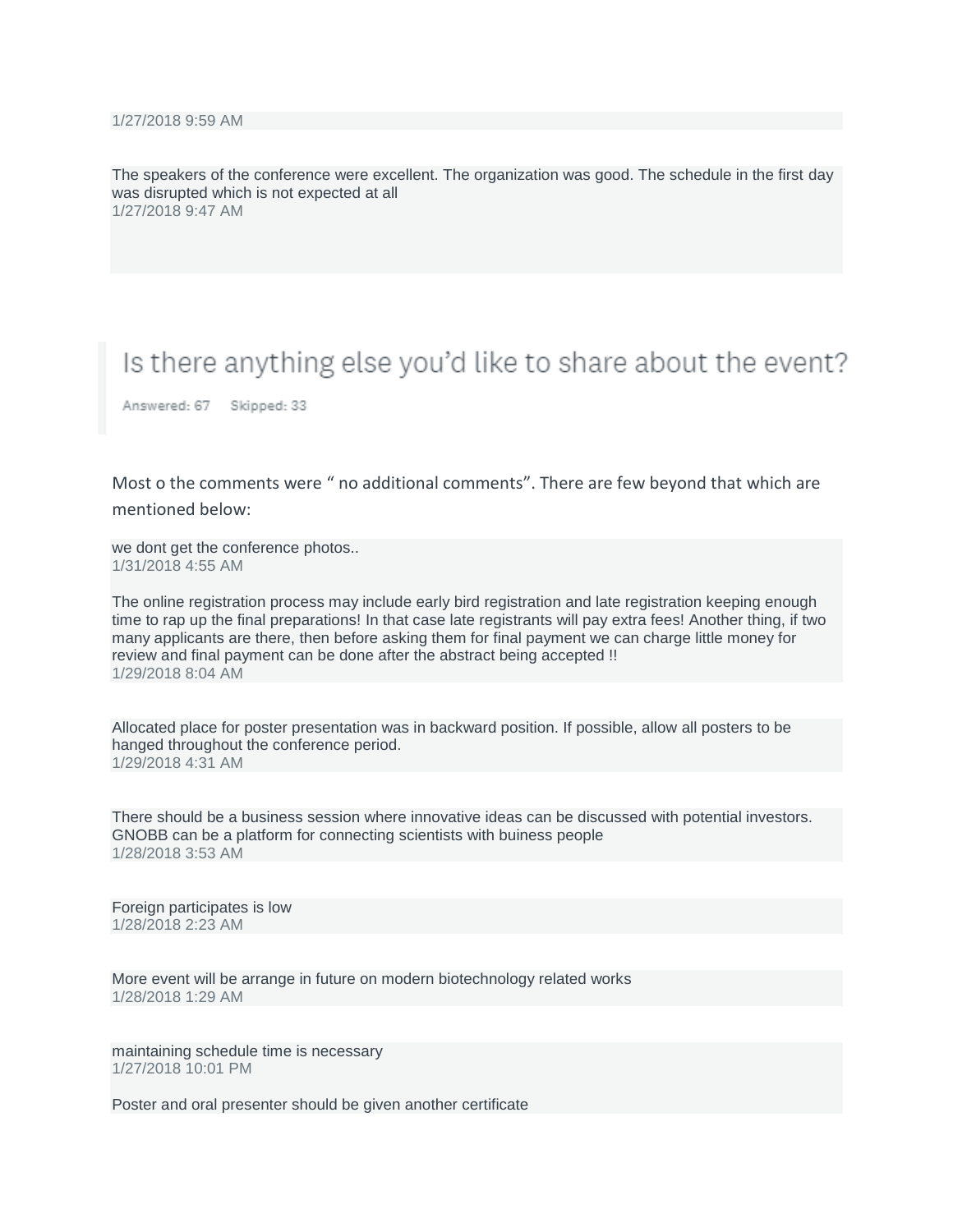1/27/2018 8:38 PM

It would be better to maintain time properly and remove the time used for eccesories 1/27/2018 8:36 PM

It's very awkward for me to didn't find my name in registration paper after got my confirmation email. 1/27/2018 6:56 PM

i wish it will be bigger in future 1/27/2018 3:32 PM

management must be more efficient 1/27/2018 2:43 PM

I would like the organizing committee to invite more keynote speakers in future. 1/27/2018 12:16 PM

Need more constructive and international coverage . 1/27/2018 12:04 PM

The poster presentation was not good.Very little space was allocated for poster presentation although I gave oral but during poster I saw the place as tiny 1/27/2018 12:02 PM

expect more organized event and with less communication gap between volunteers 1/27/2018 11:56 AM

I would like to thank the committee for organizing such conference. It's is a very nice gathering of all the biologists and a wonderful opportunity to present their work. 1/27/2018 11:10 AM

As being an undergraduate student, i learned lots of new information through this program. 1/27/2018 10:55 AM

It was a good experience. I would love to join in the next conference! 1/27/2018 10:46 AM

I liked the event..hope that square aci icbha will arrange more conferences like this in the near future 1/27/2018 10:33 AM

There should add career development and motivation session. 1/27/2018 10:23 AM

I would be looking forward to join the event again 1/27/2018 10:01 AM